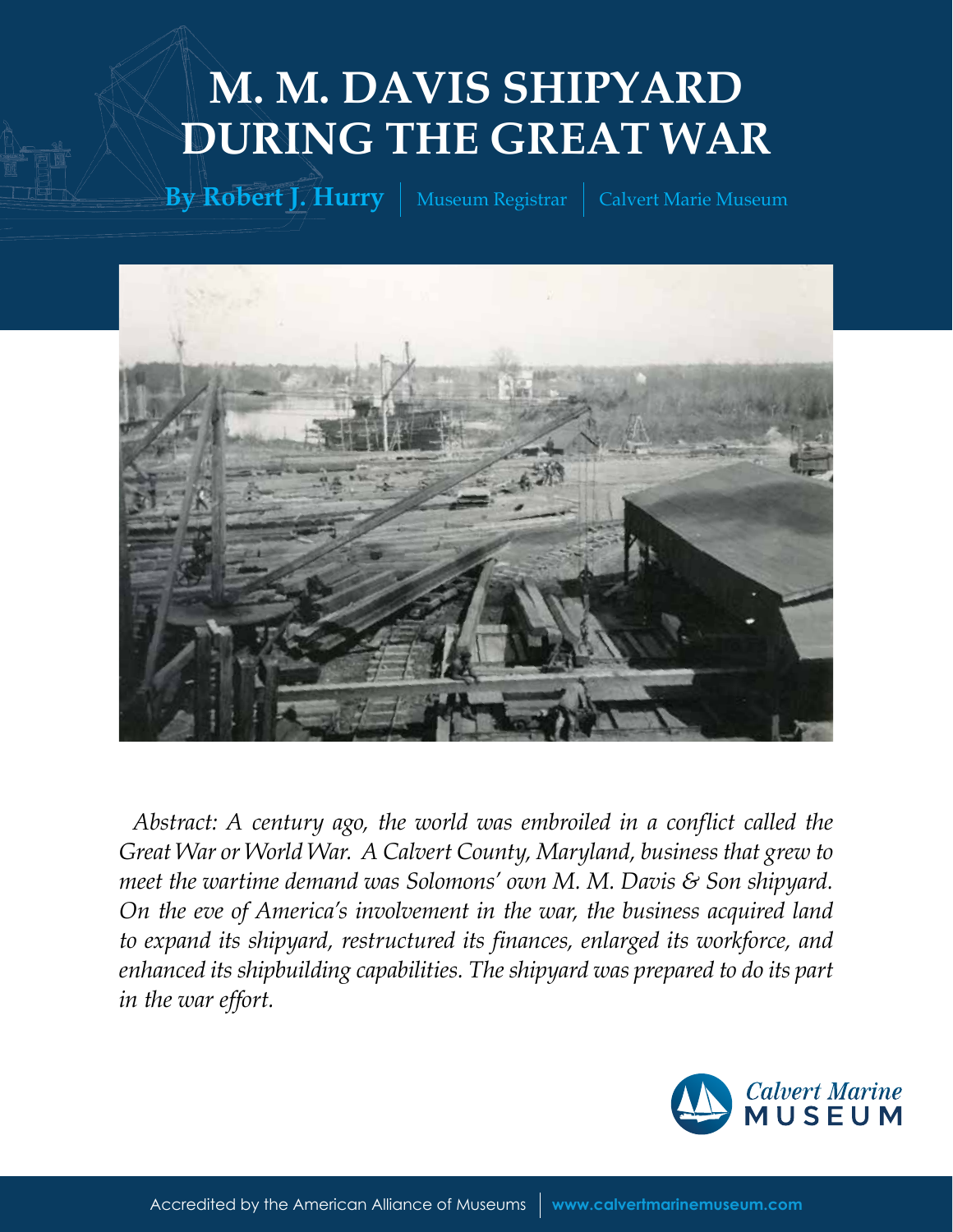## **Introduction**

**The Great War in Europe began in 1914 and soon spread to affect the world. The United States was reluctant to become militarily involved in the conflict, but was willing and able to help furnish capital,** he Great War in Europe began in 1914 and soon spread to affect the world. The United States was reluctant to become militarily involved in the supplies, and equipment needed by the Allies to combat the Central Powers. As predations on merchant fleets by German submarines grew, Europe and Great Britain increasingly turned to shipyards across the world to supply seagoing vessels. Specializing in wooden shipbuilding, M. M. Davis & Son was one of many shipyards that expanded its operations in the prewar years to supply merchant shipping to the American domestic market.

A combination of factors, including news of wartime atrocities and the effects of unrestricted German submarine warfare, eventually swayed American public and political sentiment. The United States declared war on Germany on April 6, 1917, propelling the nation into the World War.



# **M. M. Davis Shipyard Background**

Marcellus Mitchell Davis, a fourth-generation boat builder, came to Solomons Island from Dorchester County, Maryland, in 1879. He developed his first shipyard on the island in 1885.<sup>1</sup> In 1892, he established the "M. M. Davis Marine Railway Co. of Calvert County" and built a larger shipyard nearby on the Narrows.<sup>2</sup> Davis constructed commercial sailing craft, including sloops, bugeyes, and schooners, while conducting repair work on vessels engaged in the oyster trade. In 1896, the Davis yard built its first steam-powered vessel.<sup>3</sup> Although Davis and his family relocated to Baltimore in 1898, they returned to Solomons in 1900 where he resumed his boatbuilding activities.<sup>4</sup> In 1904, he formed a partnership with his 21-year-old son, Clarence. Under the name M. M. Davis  $\&$  Son<sup>5</sup>, the firm continued building commercial sail and steam-powered vessels and conducted repair work.

In 1910, M. M. Davis & Son purchased property on the mainland on nearby Mill Creek to develop an expanded shipyard<sup>6</sup>. Comprising five lots of the Rousby Hall subdivision, this property afforded a deeper launch site and room to grow. Over the course of several years, the

partners expanded their Rousby property by acquiring several adjacent lots. While developing the facilities on Mill Creek, the partners maintained their earlier shipyard along the Narrows for conducting boat repair work. At their Rousby site, they secured contracts to build larger vessels than were feasible at their smaller shipyard site on Solomons Island. In addition to commercial sailing craft, they built and launched large barges, menhaden fishing steamers, steam-powered tugboats, and a few government vessels at their new shipyard<sup>7</sup> . Despite the larger facilities, a contemporary trade journal reported that the Davis yard turned out only a few vessels per year prior to the World War.<sup>8</sup>



M.M. Davis & Son letterhead, ca. 1910 Launch ceremony at their new shipyard site in 1912 for the *Leroy Woodburn,* the last bugeye built by Davis. (P-02998)

# **Prewar Era at M. M. Davis & Son Shipyard**

Beginning in Europe in 1914, the World War soon spread to the open seas, disrupting commercial shipping. As the war wore on, Americans became increasingly affected and the demand for seagoing vessels grew. Activity at shipyards like M. M. Davis & Son was already increasing to respond to the demand long before the United States entered the war in 1917.<sup>9</sup>

The Davis yard was busy in the prewar years. According to Orem Elliott, whose father was a carpenter at Davis, the shipyard moved across the creek to the Rousby property around 1915.10 At that time, according to worker J. Barnes Lusby, there was only a one-room office and a dwelling house on the site and a water-boy was employed to carry water from a nearby artesian well to the office and the workmen.<sup>11</sup>

For M. M. Davis & Son, the engineering and logistics involved in expanding facilities to construct large wooden ships at Rousby was challenging. Its waterfront location on Mill Creek was ideal for shipbuilding, but it was isolated and not served by an all-weather road.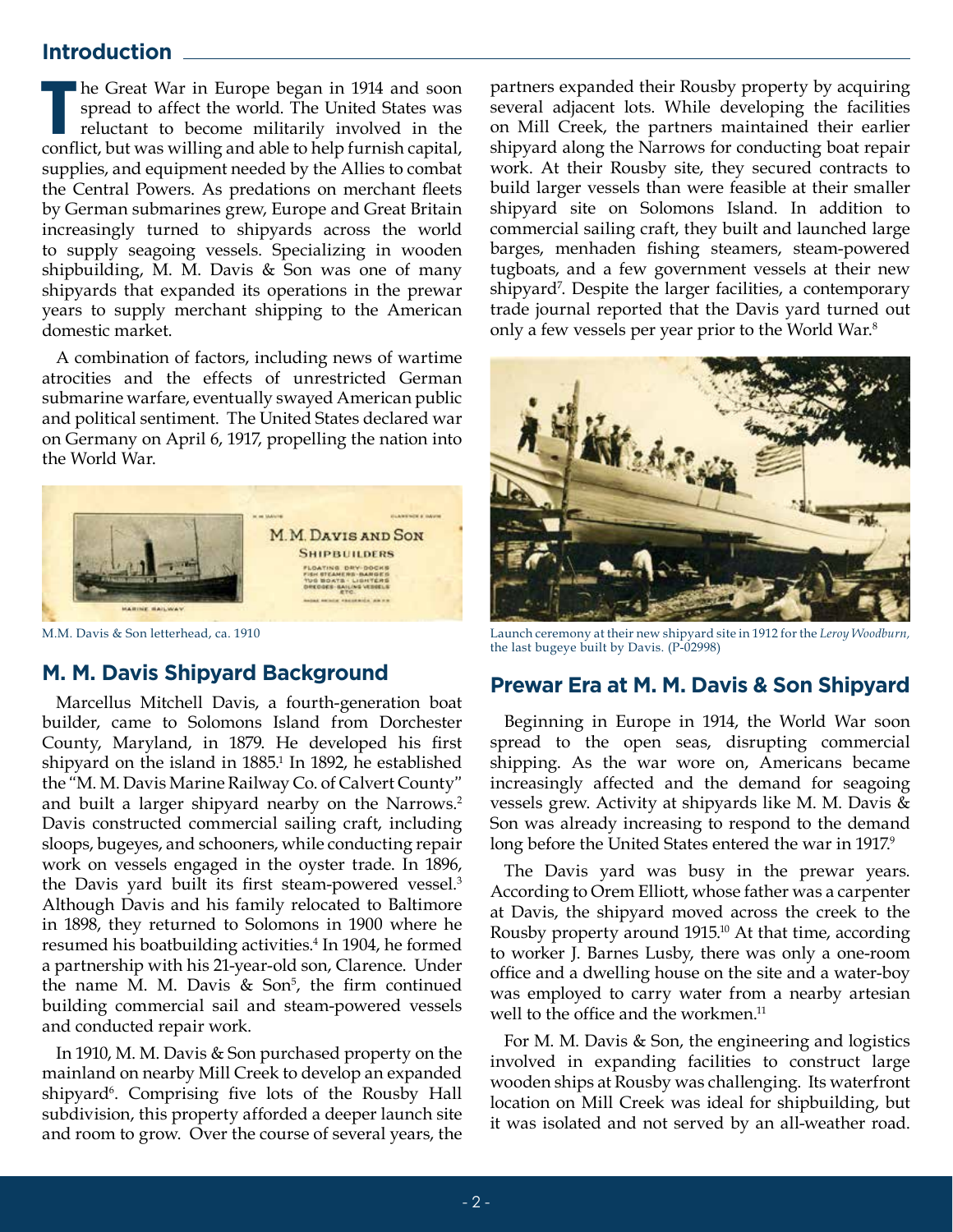Practically all lumber, hardware, and fittings needed for boat-building were shipped to the yard by water. Most of the workmen, too, traveled to the shipyard daily by boat.<sup>12</sup> Large areas needed be cleared and the ground graded to unload and store the building materials and to prepare sites to accommodate large shipbuilding ways. Additional equipment had to be procured and installed to handle and shape the wood and more skilled carpenters and laborers were needed to undertake the increased workload.



Marcellus M. Davis in his shipyard's lumber yard. (P-06863)

In late 1915, the Davis yard secured a contract for an 80-foot U.S. Coast Guard harbor cutter<sup>13</sup> and the *Tioga* was launched with much fanfare on May 4, 1916.<sup>14</sup> The 140-foot steam-tug *Essex*, part of the Northern Transportation Company fleet, was rebuilt at the yard and launched by May of 1916.15 A month later, a local newspaper reported "an enormous barge" was being built at the Rousby shipyard.<sup>16</sup>



M.M. Davis & Son letterhead, ca. 1915

In 1916, with the prospect of America's possible entry into the war, the U.S. Congress passed the Shipping Bill that created the United States Shipping Board (USSB). This government-run corporation was charged with the regulation and promotion of American merchant shipping in the interest of national defense.

To expand their operations, the partners purchased an additional five lots at Rousby in 1916<sup>17</sup> and added new equipment. In May of 1916, the partners purchased a 35-horsepower boiler and 25-horsepower horizontal cross-compound steam engine to power machinery.18 Orem Elliott began working at the shipyard as a laborer that year, carrying scrap wood to fire the boiler for the steam engine. He estimated there were perhaps fifty workers employed at the shipyard at the time.19 J. Barnes Lusby recalled that the steam engine ran the planer and the band saw, but all the other work, including boring holes in timbers, driving bolts, and handling of heavy materials, was done by manpower.<sup>20</sup>

Davis launched the 200-foot *Northern No. 8*, the first in a series of seagoing barges built for the Northern Transportation Company, in December of 1916.<sup>21</sup> In March of 1917, the shipyard received the burned hull of the 175-foot bay steamer *Tivoli* to be rebuilt and converted into a barge for the Baltimore and Carolina Steamship Company.<sup>22</sup> That month, a second 215-foot barge for the Northern Transportation Company was already in frame.23 In February of 1917, the shipyard had telephone service extended to the Rousby site and two adjacent lots of land were added to the shipyard property later that year.<sup>24</sup>

# **M.M. Davis & Son Prepares for War**

At the outset of the American involvement in the Great War, the U.S. government turned to shipyards across the nation to supply seagoing vessels. M. M. Davis & Son was one of many shipyards that expanded its operations to prepare for the war effort. Specializing in wooden shipbuilding, the yard secured government contracts to build barges and seagoing tugboats at Solomons.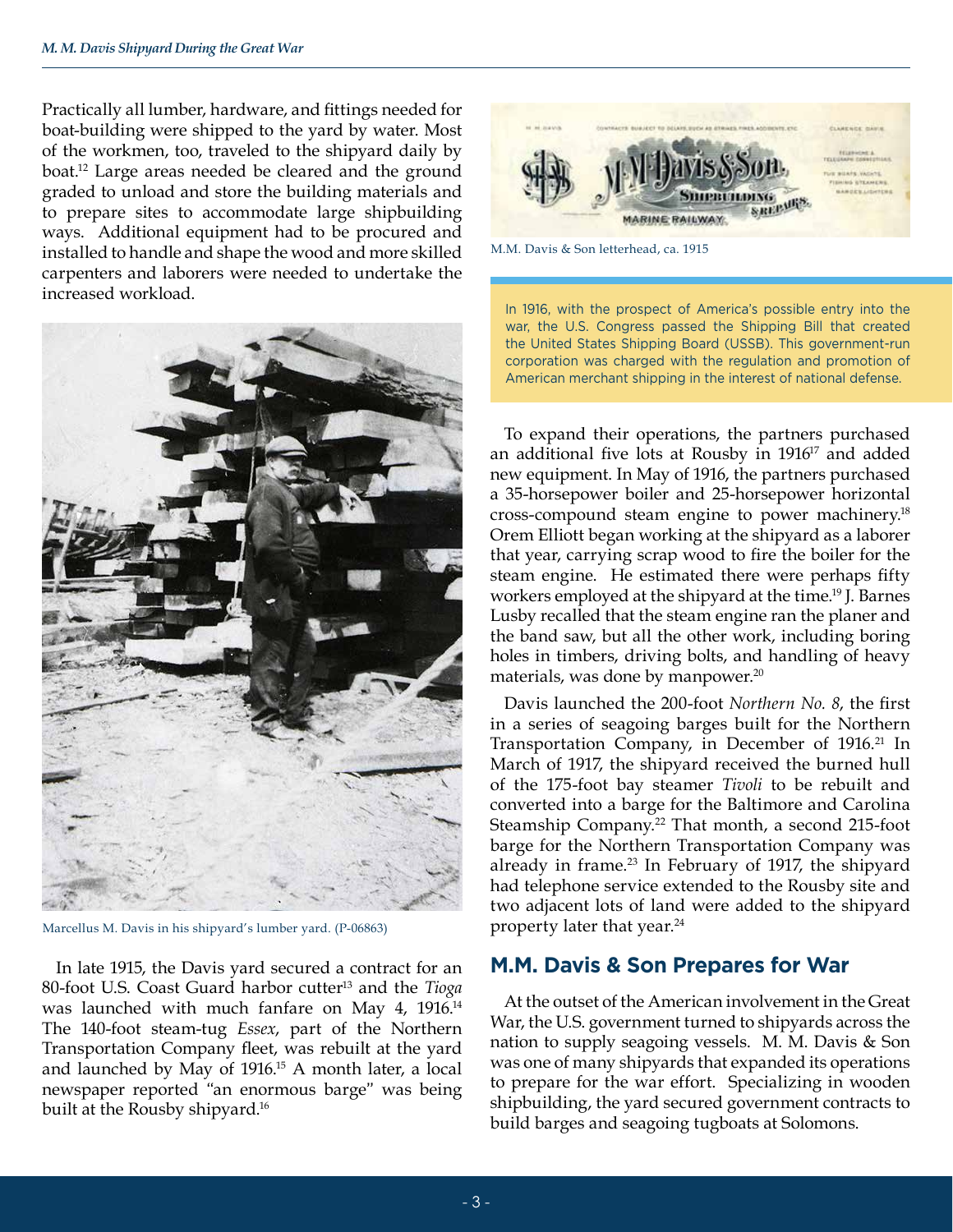On April 2, 1917, the United States joined the Allies and entered the World War. Two weeks later, the United States Shipping Board (USSB) established the Emergency Fleet Corporation (EFC) to acquire, maintain, and operate a merchant fleet to meet the needs of national defense and to support domestic and foreign commerce. In July, President Woodrow Wilson signed an executive order to delegate to the EFC his wartime power to acquire existing ships and build and maintain vessels and shipbuilding yards.<sup>25</sup>

To meet the demand for soldiers and sailors needed to wage war, the U.S. introduced the selective service, mobilizing nearly four million military personnel during the course of the conflict. It also incentivized the American private sector to increase production to meet the wartime demands for equipment, materiel, and food. Millions of American civilians engaged in home front activities to support the war effort. It took a while for the private sector to ramp up its production capabilities, but, by the time the Armistice was signed on November 11, 1918, the American economy was fully engaged in the war effort.

In April, *The Evening Star* reported that Marcellus Davis was in Washington "on business connected with building of wooden merchant vessels for service in meeting the German submarine menace" and he expected his yard to be "called upon to build several vessels."<sup>26</sup> Anticipating an increased workload, a local newspaper reported in late April of 1917 that "nearly one hundred men are now employed. The Rousby yard has been enlarged to accommodate some Government contracts."27 A month later, Elliott Dixon and his team of horses were busy grading and leveling the ground to expand operations at the shipyard.<sup>28</sup>

When the United States entered the World War, M. M. Davis & Son shipyard was already busy building large barges and a freighter for private businesses. A contract was well underway to construct a series of seagoing barges for the Northern Transportation Company of Baltimore.29 One had already been launched and a second was in frame when war was declared.<sup>30</sup> The 206-foot steam-powered freighter, *Sarah Weems,* being built for the Baltimore and Carolina Steamship Company, was launched from the shipyard on May 19, 1917 $3<sup>1</sup>$  and towed to Newport News, Virginia, to have her boiler installed.<sup>32</sup> But, with the prospect of lucrative government wartime contracts, the partners sought to restructure their company and seek outside capital to further expand their shipbuilding capabilities.



Building ways with hull of freighter *Sarah Weem*s and a barge under construction, 1917. (P-00014)

On October 15, 1917, the partnership was dissolved in favor of a stock corporation that would raise the company's profile and infuse the business with outside capital, placing it in a position to further expand its operations and secure government contracts. The partners were joined in the venture by the New York marine engineering firm of Moses, Pope, and Trainer to form M. M. Davis & Son, Incorporated.<sup>33</sup> (Earlier in 1917, Moses, Pope, & Trainer, Inc., had been incorporated in Manhattan.)<sup>34</sup>

Under the terms of its Articles of Incorporation, the new company was limited to five years and its capital stock was set at \$100,000.00. It was overseen by a board of six directors, including Marcellus Davis, president; Clarence Davis, vice-president; John N. Trainer, Jr., secretary and treasurer; and directors Edna Davis, Percival Moses, and Frederick Pope. The corporation maintained its principal office at Solomons, but raised its national profile by opening a New York office at  $366$  Fifth Street<sup>35</sup> and, later, a Baltimore office in the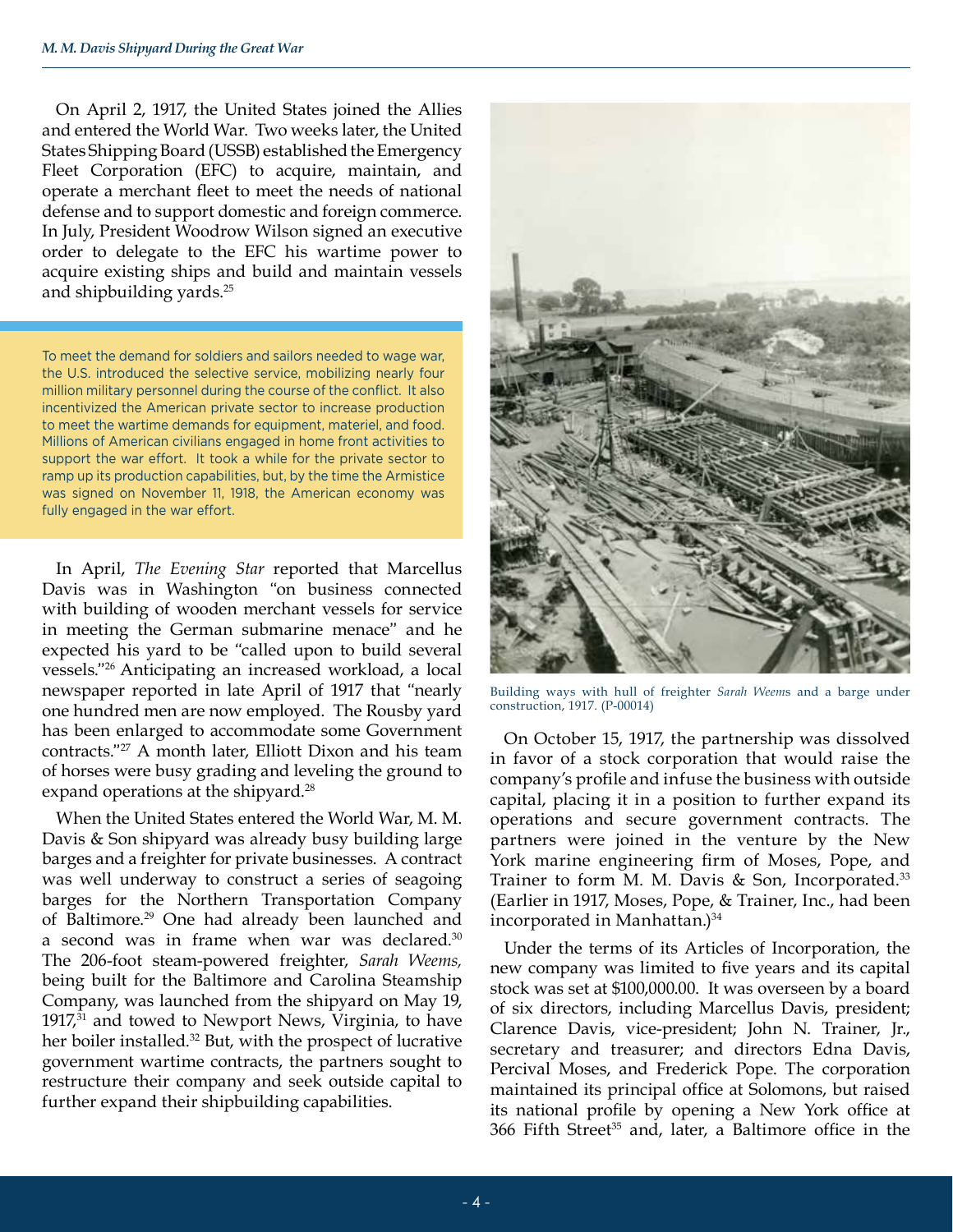Munsey Building.36 These moves placed the shipyard in a prime position to expand its market and seek wartime contracts from the government.

When the corporation was formed, the shipyard had two seagoing barges and a large tugboat under construction in its building ways.<sup>37</sup> A brief, but successful, labor strike for a nine-hour workday in November had little impact on productivity<sup>38</sup> and on November 14, 1917, the barge, *Northern No. 16*, was launched. It measured 215 feet long with a 30-foot beam,14-foot depth and a dead weight capacity of 1,400 tons.<sup>39</sup> Another seagoing barge, *Northern No. 11*, measuring 238-feet with a deadweight capacity of 1,700 tons, was launched March 7, 1918.<sup>40</sup> The 130-foot steam-powered seagoing tug *Progress*, built for the Bethlehem Shipbuilding Corporation, was launched at the shipyard in April of 1918.<sup>41</sup> Davis shipyard with sawmill and lumberyard in foreground. (P-00015)



The United States declared war on Germany on April 6, 1917, and the U.S. Navy immediately began purchasing existing merchant ships to augment its fleet. These included a number of wooden vessels that M. M. Davis built in the years preceding the war. Five menhaden fishing trawlers, built in 1912 and 1913 and ranging in length from 150 feet to 160 feet, were acquired from their owners and converted for use as minesweepers. The first, appropriately named the *M.M. Davis*, was purchased on April 7, 1917. By July of 1917, the Davis-built *Kenneth L. McNeal, Philip K. Bauman, Winfield* 

*S. Cahill, Wilbert A. Edwards* were added to the ranks. Several of these vessels crossed the Atlantic to act as coastal escorts and engage in minesweeping patrols along the Brittany coast.

Built by Davis in 1916, the U.S.C.G. harbor cutter *Tioga* was transferred, along with the rest of the Coast Guard fleet, to U.S. Navy command on April 6, 1917. During the war, the 80-foot *Tioga*  operated on local patrol duty in the Fifth Naval District.



*USS Winfield S. Cahill* (S.P. 493) docked at the Norfolk Navy Yard in August 1917. Note the hull is painted in a geometric "razzle" camouflage to confuse German U-boat commanders. (courtesy, U.S. Navy, P-06894)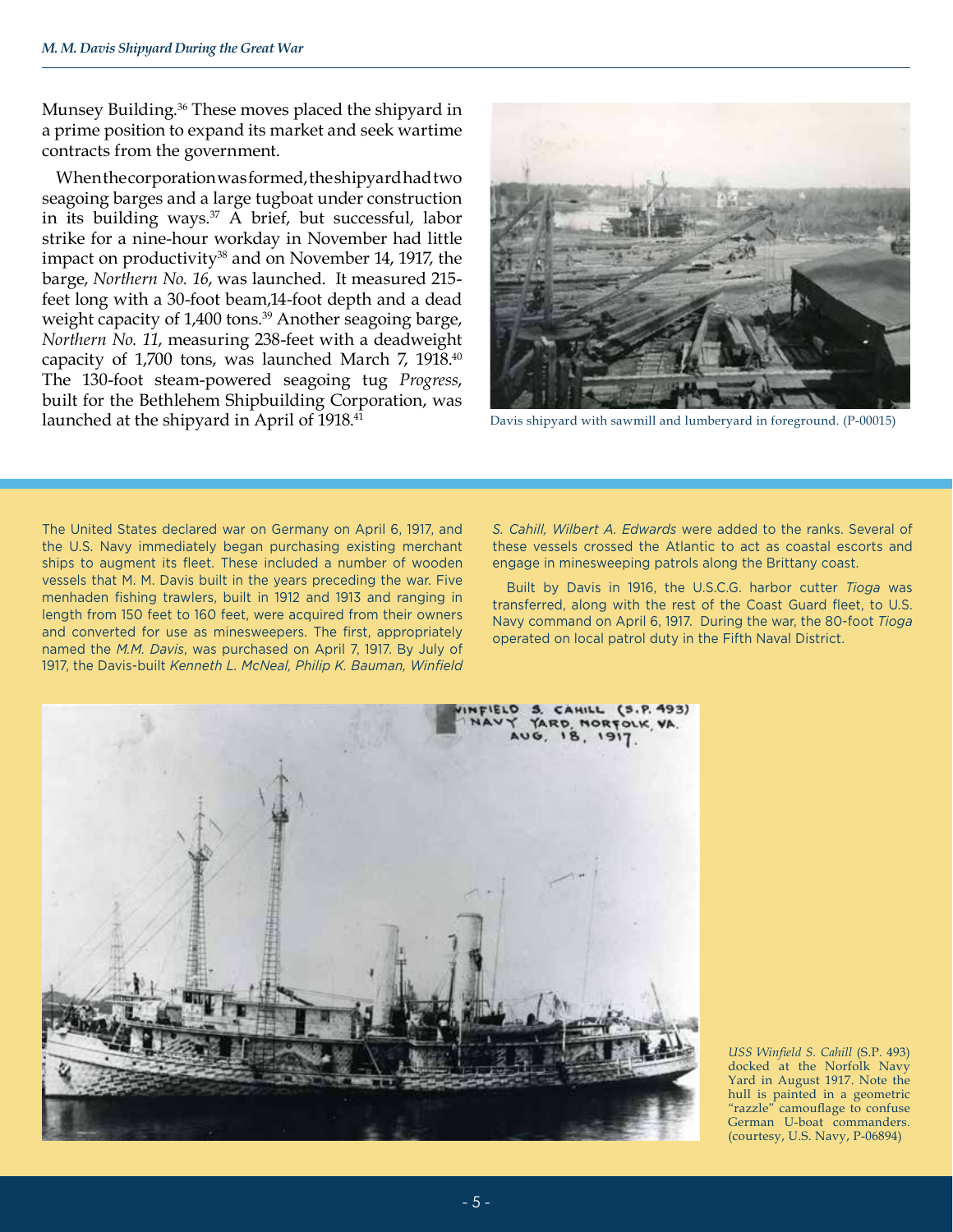#### **M. M. Davis & Company Goes to War**

In February, as work was nearing completion on the tug *Progress* and the last Northern Transportation Company barge, the Davis yard received two separate government contracts to build tugboats and barges. On February 16, 1918, M. M. Davis & Son, Inc., was successful in being awarded Contract Number 166 to build eight oceangoing tugs with an initial contract price of \$215,000 per vessel. The contract completion date was October 31, 1919.<sup>42</sup> These were 133-foot long, 29-foot beam, wooden steam-powered tugs for the EFC<sup>43</sup> and were similar in size to the *Progress.*44

In addition to the EFC contract for tugs, the Cantonment Division of the U.S. Army's Quartermaster Corps awarded a contract for fourteen barges to the Davis yard on February 25, 1918.45 Described as lighters for use at Curtis Bay, Baltimore,<sup>46</sup> these were 600-ton barges. In its March 30 edition, the *Calvert Gazette* reported that "government work" had started at the Davis shipyard $47$ and the *Calvert Journal* stated:

*"A large number of men and some boys have been added to the force in M. M. Davis & Sons Inc. shipyard and numerous Government officials are inspecting the building of vessels for Government purposes." 48*

The Solomons shipyard was a small part of a vast national shipbuilding campaign to develop a merchant fleet to support the war effort. The EFC reported that as of March 21, 1918, it had requisitioned 427 ships that were already in use or under construction for private parties and had entered into contracts for an additional 1,298 new ships. The EFC needed cargo boats, tankers, transports, refrigerator ships, colliers, ore carriers, horse transports, and passenger and cargo boats. These vessels had hulls made of steel, wood, concrete, or composite materials. In addition, the EFC had contracts for 24 steel tugs and 14 wooden tugs. At that time, Davis was one of 71 shipyards across the nation contracted to build vessels with wooden hulls for the EFC.

The first government tug begun by Davis, named *Artisan*, was built according to EFC design with its keel, keelsons, frames, and stem made of oak and her hull sheathed with yellow pine planking.<sup>50</sup> Her keel was laid on April 8, 1918. On April 17, the keel for a second EFC tug was laid and, by the end of the year, all eight keels had been laid.<sup>51</sup> To ensure compliance with contract specifications, Capt. Leonard S. Tawes

was appointed as the USSB's resident inspector at the Davis yard and served in that capacity throughout the tug building program.<sup>52</sup>



Emergency Fleet Corporation Design 1061 for eight ocean going tugs built at M. M. Davis & Son, Inc., 1918-1919 (*Register of Ships Owned by United States Shipping Board, August 1, 1920*, 12125-20 No. 72)

Marcellus and Clarence Davis purchased an additional dozen lots of the Rousby Hall subdivision on May 17, 1918. This doubled the size of their property, $53$ increased its water frontage, provided much needed space for additional shipbuilding ways, and facilitated the expansion of the corporation's overall operations.



Marcellus M. Davis inspecting tugboat hull. (P-06872)

In the June, 1918, edition of the trade publication *International Marine Engineering*, the corporation ran a quarter-page advertisement boasting "M. M. Davis & Son, Inc. are specialists in building complete TUGS" and noted that the yard was in the process of building its seventy-third tug.<sup>54</sup> By drawing on the engineering talent offered by Moses, Pope, and Trainer, the shipyard was now in a position to supervise the installation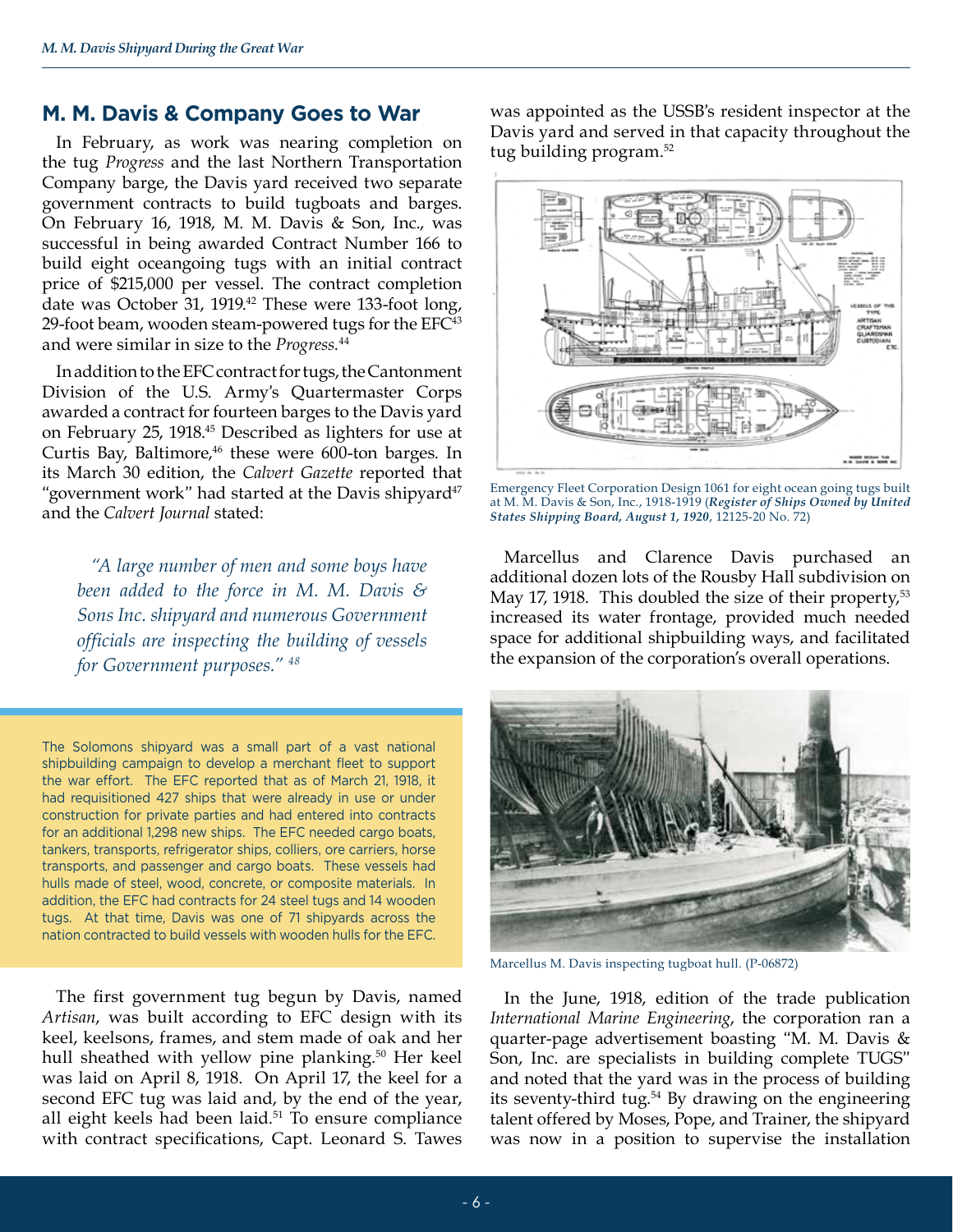of steam propulsion systems in conjunction with an assembly plant in nearby Baltimore.<sup>55</sup> On August 2, 1918, the EFC awarded Contract Number 422 to Davis to construct an additional twelve oceangoing tugs.<sup>56</sup> By then, the Davis yard had already laid the keels for four tugs from the first contract.<sup>57</sup>

The shipyard continued to expand and modernize its infrastructure to meet the wartime production demands. According to Barnes Lusby, a rough shed was built to house "a very Heavy Diesel Power + Compressor combination plant" that enabled the workers to operate heavy pneumatic boring machines and air hammers for driving bolts. (Lusby described the diesel power plant as a "man-killer" because it took four men to hand-start the beast. Two men stepped in the spokes of the flywheel while two other men pulled on its rim to turn over the engine for starting.) Another improvement was the expansion of a small railway track system, to facilitate the transport of heavy timbers around the yard using railcars.<sup>58</sup>



M. M. Davis laborers moving large timbers on railway, 1918. (P-06862)

In October of 1918, the Davis yard reported to the government that it had a total of 249 employees on its payroll with 227 working on the EFC contracts.<sup>59</sup> This made it the largest employer in Calvert County. But the shipyard still needed to increase its workforce to fulfill the wartime contracts. In November of 1918, the shipyard placed advertisements in local newspapers: "Men Wanted TO BUILD WOODEN SHIPS FOR GOVERNMENT— BEST WAGES PAID." The wages offered were generous for rural Calvert County. First-class carpenters earned \$0.70 per hour; second-class carpenters earned \$0.65 per hour; third-class carpenters earned \$0.55 per hour; and fourth-class carpenters earned \$0.42 ½ per hour. Laborers earned \$0.30 to \$0.35 per hour. The work day was ten hours, but the shipyard paid time-and-a-half for overtime exceeding eight hours.<sup>60</sup>



Workmen caulking seams of tug hull, 1918. (P-07879)

Among the workforce at the shipyard were 18 office workers<sup>61</sup> who handled company management, construction inspections, payroll, bookkeeping, correspondence, and the mountain of paperwork associated with government contracts. Advertisements were placed in local newspapers and in *The Sun* to attract experienced office staff.<sup>62</sup> A lack of adequate local housing for the growing staff was a persistent concern,<sup>63</sup> but, in late 1918, the shipyard refurbished and furnished a building at Solomons "to make the house a very comfortable and attractive home for the members of the office workforce of the shipyard." <sup>64</sup>

After launching the hull of the *Artisan* on October 12, 1918, the carpenters completed its superstructure before the tug was towed to Baltimore to have its steam engine, boilers, fittings, and machinery installed.65 The steam propulsion system, consisting of a 1,000-horsepower, triple-expansion steam engine with two 600- horsepower, coal-fired, Scotch marine boilers, was manufactured by Bay State Iron Works Corporation at Erie, Pennsylvania. The machinery and auxiliary equipment were installed at H. E. Crook Company, Inc.,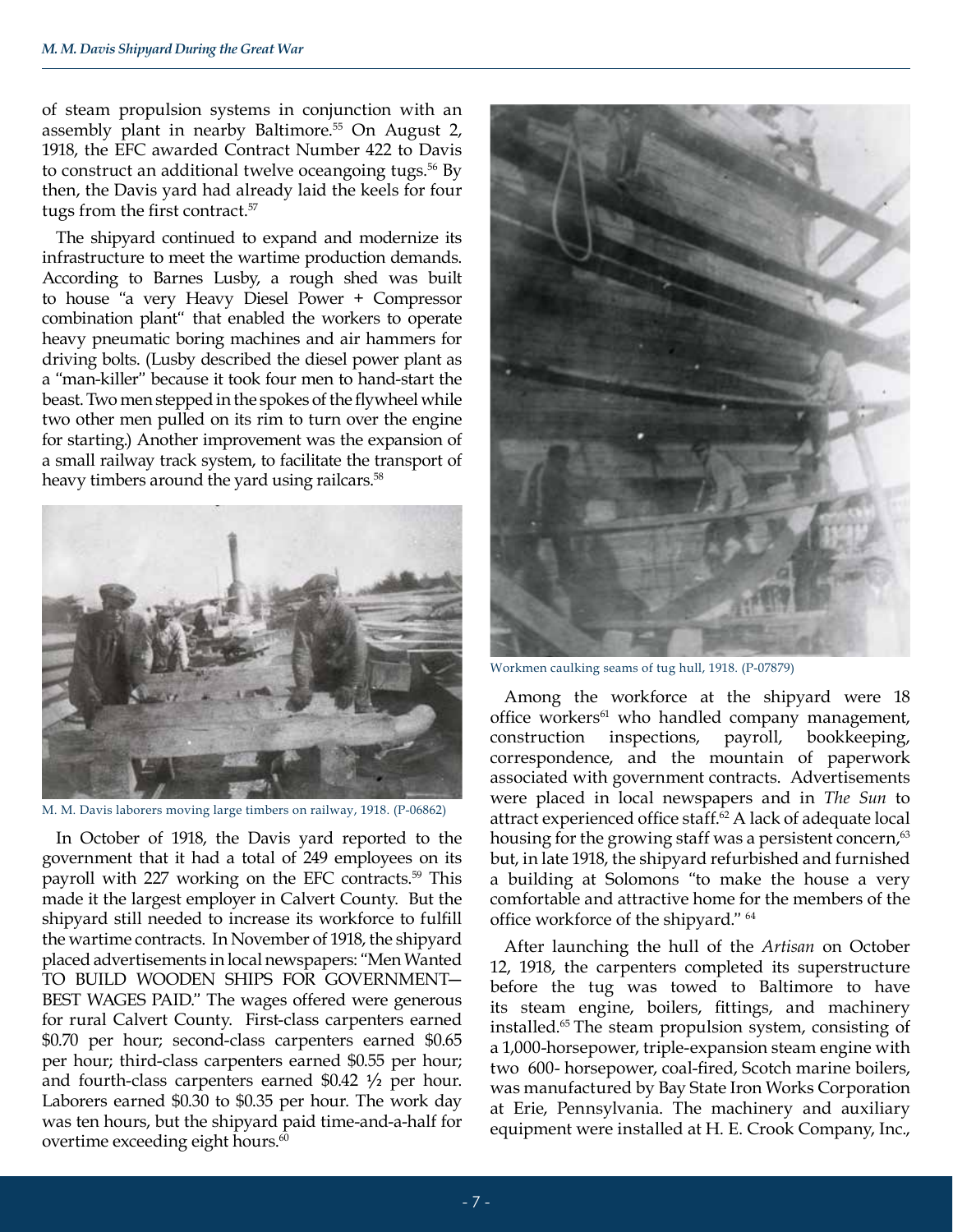at its Baltimore shipyard.<sup>66</sup> Moses, Pope, and Trainer, the engineering firm that had formed the corporation with Davis, oversaw the installation of the propulsion systems at the Crook plant. At 133 feet in length with a 29-foot beam and a 12-foot draft, these seagoing tugs were massive. Each had a single propeller that measured eleven-feet, six-inches, in diameter that was designed to drive the tug at twelve knots.<sup>67</sup>



Tug *Artisan* on launch day, October 12, 1918 (P-01938)

On November 11, 1918, only a month after the *Artisan*  was launched, the Armistice ending the World War was signed. Peace did not have an immediate impact on shipbuilding activities.<sup>68</sup> At the Davis yard, keels of five more tugs had already been laid and two more would follow.<sup>69</sup> Construction of EFC contracted vessels was continued across the nation to replace lost shipping tonnage and rebuild the Allies' diminished merchant marine fleets that had suffered tremendous losses during the war. $70$ 

The productivity of the shipyard is evidenced in a December, 1918, issue of *International Marine Engineering* that stated the Davis yard had already launched seventeen vessels in 1918 and currently had six building ways with eight vessels under construction. (It is

presumed that the seventeen vessels included *Northern No. 11, Progress, Artisan*, and the fourteen U.S. Army lighters.) The publication also reported on the EFC contract to build twelve tugs in addition to the original eight vessels that had been secured by the yard several months earlier.<sup>71</sup>



View of Davis yard showing several tugs under construction. (P-01046)

A February 5, 1919, a blueprint depicting the layout of the Davis shipyard, housed at the National Archives, shows the various buildings and the arrangement of the ship-building ways. At that time, five numbered hulls are shown that represent EFC tugs under construction. A large unidentified barge is also shown under construction.72 No U.S. Army Quartermaster Department lighters are shown in the shipyard plan, suggesting that contract had been completed. Davis worker J. Barnes Lusby recalled working on these 100 foot lighters prior to being drafted into the Army in August of 1918. By the time he returned to the shipyard in April of 1919, the lighters were finished, but the government tugs were still being built.<sup>73</sup>

On February 27, 1919, the *Artisan* made a successful ten-hour test run in the Chesapeake Bay to try out her new engine.74 On March 25, officials of the EFC and Capt. C. E. Wright, representing the Board of the U.S. Steamboat Inspectors, boarded the tug for another trial run. With Capt. W. S. Zinkland at the helm and Chief Engineer Battersby in charge of the power plant, the vessel made up to 14 knots and was judged to perform to contract specifications.75 The *Artisan* was delivered to the EFC on April 1, 1919, nearly six months after being launched. Meanwhile, three more Davis-built tugs had been launched<sup>76</sup> and two were already at H. E. Crook being fitted with engines and machinery.<sup>77</sup>

Newspapers reported on several successful launches of tugs at Davis in 1919.78 In March of 1919, a local newspaper commented on the "successful and interesting launching" of a tug "which had been built unusually high upon the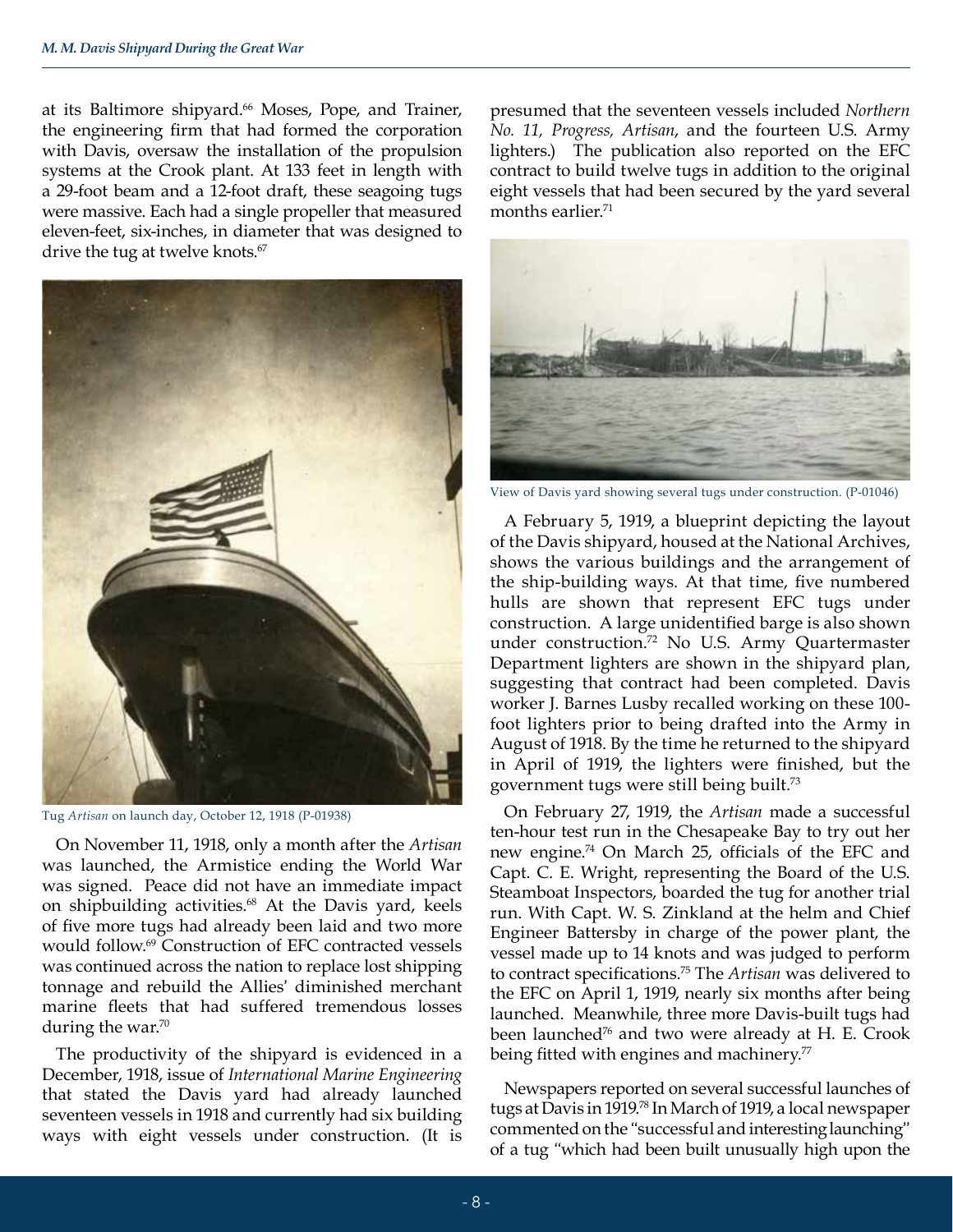

Tug hull under construction at Davis yard, 1919. (P-07878)

land." To accommodate all of the vessels being constructed under the tight schedule, its building site was farther from the waterfront than was normal, but the tug "gracefully left its skids and touched water in the smoothest manner possible."79 In June of 1919, the Davis yard was reported to have nine shipbuilding ways.<sup>80</sup>

With the end of the war, the EFC began suspending and canceling contracts for



new vessel construction.<sup>81</sup>These cancellations included the second contract for the additional twelve tugs scheduled to be built at the Davis yard. The EFC also began liquidating its surplus vessels. A notice placed in newspapers by the USSB in April of 1919 requested the submission of sealed bids for several tugboats, including the new Davis-built wooden tug *Craftsman*. 82

In August of 1919, *The Sun* reported that the tug *Guardsman*, the fourth EFC tugboat launched by Davis, had its engine installed and was having its compasses adjusted prior to trials in the bay. The article reported that the *Artisan, Craftsman, Woodman, and Guardsman*  had been completed and the *Custodian, Marksman, Workman,* and *Watchman* were nearing completion at the Davis yard.83 Over the course of the EFC contract, the cost per ship had increased by \$6,100, bringing the price per tug to \$221,100.84

With their hulls still under construction, the contract for the last three EFC tugs, including the *Watchman, Marksman,* and *Workman*, was suspended.85 The *Nautical Gazette* reported that on August 8, 1919, the eighth and last of the EFC contracted tugs, the *Watchman*, was launched at the Davis yard.<sup>86</sup> In a 1930 letter, Clarence Davis stated that after the contract was cancelled, the last three hulls "were turned over to the government when they were about 85% completed." He did not see the hulls after they were delivered to the government and did not know what became of them.<sup>87</sup>

The *Custodian,* launched on April 19, 1919, was delivered to the EFC on September 9, 1919.<sup>88</sup> On September 24, the *Guardsman* and *Custodian* left Baltimore under tow to be delivered to the EFC fleet in New York.<sup>89</sup> Only five of the EFC seagoing tugs were fully completed and placed in commission. Department of Commerce applications for official registration show that none of the tugs built by M. M. Davis & Son, Inc., were placed into service until well after the war ended.<sup>90</sup>



Tugboat hull on launching ways. (P-07880) Tug *Guardsman*, right, with two other tugs under construction, 1919. (P-01937)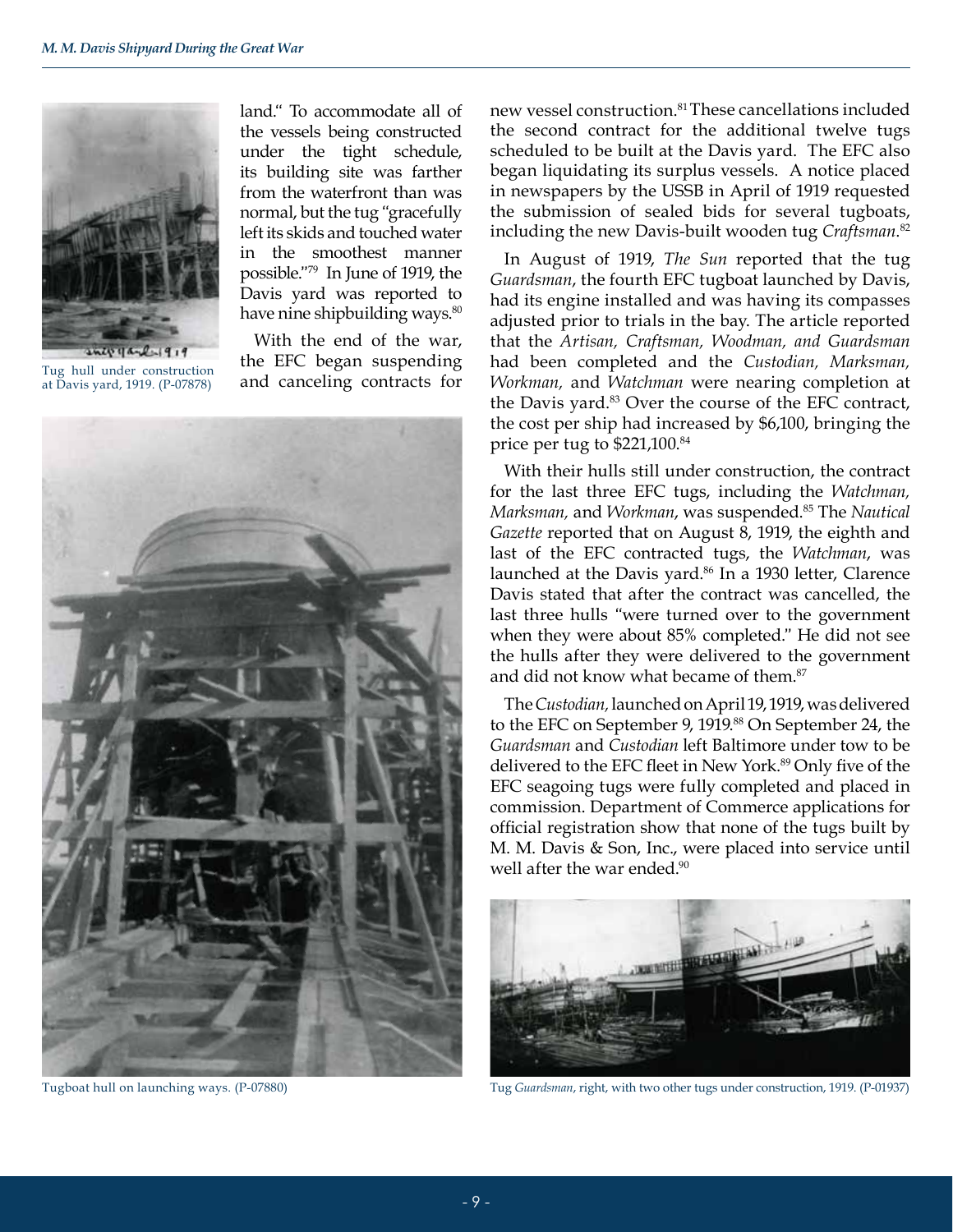### **M. M. Davis & Company After the Great War**

The shipyard stayed busy after the wartime government contracts ended. In October of 1919, a local newspaper reported the yard was completing a 600-yard mud scow for Sanford & Brooks Company; rebuilding the steamer *O. M. Clark* that had burned in Norfolk; building a 17,000 ton seagoing barge for itself; constructing a new marine railway with a deadweight capacity of approximately 500 tons; and installing a modern machine shop. In addition, Davis also landed a contract to build a series of ten 1,000 ton pontoons for a drydock for the Fore River plant of the Bethlehem Shipbuilding Corporation.<sup>91</sup>

To keep pace with the workload, the shipyard advertised for carpenters and laborers, offering "good wages" and "steady work" in April of 1920.<sup>92</sup> A 1920 article states that M. M. Davis & Son, Inc., had set an Atlantic Coast record for wooden shipbuilding, having built, launched, and delivered 35 boats between January 1, 1918, and November 1, 1920. This averaged one launching every month.<sup>93</sup>

In the years following the war, the USSB's EFC continued disposing of its surplus ships. As of August 1, 1920, only two of the Davis-built tugs, *Custodian* and *Guardsman*, were still listed in its register of ships. Rated at 1,000-horsepower, they had the most powerful engines of the 40 tugs in its fleet.<sup>94</sup> A depression in the shipping business took hold in the early 1920s and from July 1, 1920, to June 30, 1921, the USSB disposed of 37 tugs and 41 uncompleted wooden hulls.<sup>95</sup> The *Custodian* and *Guardsman* were sold and delivered to private purchasers by November of 1921.<sup>96</sup> The following year, the EFC advertised the competitive sales of notes and securities it still held on a number of ships, including the Davis-built tugs *Craftsman97, Artisan, Woodman,* and *Guardsman.98*

Under the term of its Articles of Incorporation, the five-year span of M. M. Davis & Son, Inc., was scheduled to expire in 1921.<sup>99</sup> On December 31, 1920, its Board of Directors approved a plan to liquidate and dissolve the corporation. On January 1, 1921, a new partnership agreement to take over the business conducted by the former corporation was established between Marcellus and Clarence Davis under the name M. M. Davis & Son.100 In March of 1922, a deed between the corporation and the partnership formalized the transfer of machinery and other physical property pertaining to the shipyard and specified other assets belonging to the corporation. The corporation retained ownership of some equipment, machinery, and the recently completed barge *No. 15*. 101

Already expanding its shipbuilding capabilities prior to the U.S. involvement in the World War, M. M. Davis & Son succeeded in growing its business by capitalizing



Barges under construction at Davis shipyard. (P-01112)

on lucrative government contracts during the war. Its prewar initiatives placed it in a strategic position to engage in the home front war effort. During this period, the shipyard employed hundreds of workmen at good wages, bolstering the local economy. The workmen gained training and experience in shipyard construction, providing them an alternative to the traditional opportunities available in agriculture and the seafood industry.

The success of the Davis shipyard during the World War period was summed up by Clarence E. Davis in a 1925 letter:

*In our business, ten years ago, we thought that \$30,000.00 was a good year, the year 1918, we did one-million and a half, of course, that was during the war but our business now runs from \$100,000.00 to \$150,000.00 per year.102* 

In the decade following the war, the Davis yard continued to prosper, albeit at a smaller scale than during the war effort. Upon the death of its founder in 1925, Clarence Davis assumed ownership of the company. In addition to performing repair work, the yard continued to construct commercial craft, was awarded small government contracts to build vessels for the U.S. Coast Guard, USSB, and U.S. Navy, and began building custom designed yachts.<sup>103</sup>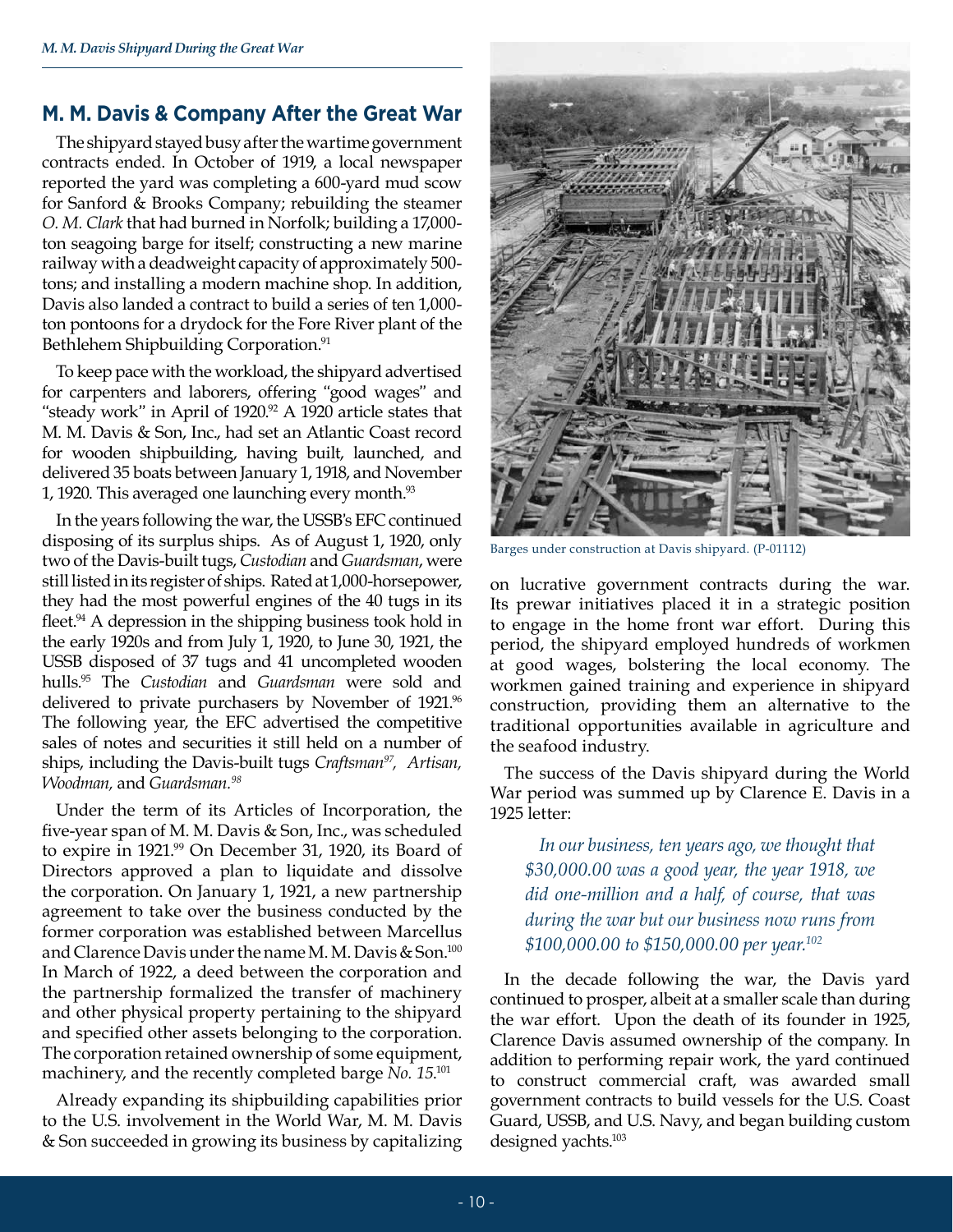- 1 Geoffrey Footner, *The Last Generation*, (Calvert Marine Museum Press, Solomons, 1991): 21.
- 2 Calvert County Circuit Court (Land Records) TBT-1, 205-206, 10/28/1892.
- <sup>3</sup>Geoffrey Footner, *The Last Generation*, (Calvert Marine Museum Press, Solomons, 1991): 21-28.
- 4  *Ibid*.: 30-33.
- 5 Calvert County Circuit Court (Land Records) GWD 4, 553-556, 07/05/1904.
- 6 Calvert County Circuit Court (Land Records) GWD 11, 124-125, 09/19/1910.
- 7 Geoffrey Footner, *The Last Generation*, (Calvert Marine Museum Press, Solomons, 1991): 36.
- <sup>8</sup>*International Marine Engineering*, May 1919: 363.
- <sup>9</sup>Geoffrey Footner, *The Last Generation*, (CalvertMarine Museum Press, Solomons, 1991): 35-36.
- <sup>10</sup> Orem Elliott interview transcript, 1976, Calvert Marine Museum.
- <sup>11</sup> J. Barnes Lusby to Mrs. Kennedy correspondence (undated letter relating Lusby's recollections of his early days at M. M. Davis shipyard, CMM MS 025 Box 1, Folder 1).
- <sup>12</sup>*Calvert Journal*, 02/20/1917: 1.
- <sup>13</sup>*Calvert Journal*, 12/11/1915: 1.
- <sup>14</sup>*Dictionary of American Naval Fighting Ships*, Vol. VII: 207; Calvert Gazette, 05/13/1916: 1.
- <sup>15</sup>*The Sun*, 05/06/1916: 6.
- <sup>16</sup>*Calvert Journal*, 06/24/1916: 1.
- <sup>17</sup> Calvert County Circuit Court (Land Records) AAH 1, 255, 02/22/1916; AAH 1, 254, 05/25/1916.
- <sup>18</sup> Receipt from Mallory Manufacturing Co., Baltimore, to M. M. Davis & Son, 05/17/1916: CMM MS 025, Box 25, Folder 2.
- <sup>19</sup> Orem Elliott interview transcript, 1976, Calvert Marine Museum.
- <sup>20</sup> J. Barnes Lusby to Mrs. Kennedy correspondence (undated letter relating Lusby's recollections of his early days at M. M. Davis shipyard, CMM MS 025 Box 1, Folder 1).
- <sup>21</sup>*Calvert Journal*, 12/09/1916; *Calvert Gazette*, 12/23/1916: 1; The Sun, 11/18/1916.
- <sup>22</sup>*Calvert Journal*, 03/10/1917: 1; *Calvert Gazette*, 03/03/1917: 1.
- <sup>23</sup>*The Sun,* 03/28/1917: 9.
- <sup>24</sup> Calvert County Circuit Court (Land Records) AAH 1, 415, 04/27/1917; AAH 1, 561, 11/01/1917.
- <sup>25</sup>*Report of Director General Charles Piez to the Board of Trustees of the United States Shipping Board Emergency Fleet Corporation*, (USGPO, 04/30/1919): 5-8.
- <sup>26</sup>*The Evening Star,* 04/27/1917: 22.
- <sup>27</sup>*Calvert Journal*, 04/28/1917: 1.
- <sup>28</sup>*Calvert Gazette,* 05/12/1917: 1.
- <sup>29</sup> "Solomons Shipyard Expands," The Sun, 11/07/1917: 9.
- <sup>30</sup>*The Sun*, 03/28/1917: 9.
- <sup>31</sup>*The Sun*, 05/26/1917: 10.
- <sup>32</sup>*The Sun,* 05/18/1917: 7.
- <sup>33</sup>"Shipbuilders Incorporated," *Calvert Gazette*, 11/17/1917: "Solomons Shipyard Expands," *The Sun,* 11/07/1917: 9.
- <sup>34</sup>"New Incorporations," *The Sun,* 08/15/1917: 10.
- 35 "M. M. Davis & Son Incorporated," *Calvert Journal,*  11/17/1917: 1; "Articles of Incorporation of M.M. Davis & Son, Inc," Calvert County Circuit Court: AAH 1/ 538, 10/15/1917.
- <sup>36</sup>*American Shipbuilders 1919: Directory of Shipbuilding Plants Located in the United States* (Marine Publishing Bureau, Detroit, 1919: 108; "M. M. Davis & Son, Incorporated Shipbuilding" letterhead, undated, CMM MS 025, Box 1, Folder 1.
- <sup>37</sup> "General Outlay of the M. M. Davis & Sons Shipyard," 10/13/1917, Emergency Fleet Corporation, Division of Shipyard Plants, 02/05/1919; NARA Record Group 32.
- <sup>38</sup>*Calvert Gazette*, 11/24/1917: 1.
- <sup>39</sup>*Ibid.; Calvert Journal*, 11/24/1917: 1; "Launches Big Barge," *The Sun,* 11/15/1917: 9.
- 40 "Seagoing Barge Launched," *The Sun,* 03/16/1918: 7; *Calvert Journal*, 03/16/1918: 1; "Solomons Shipbuilders Busy," undated (late October, 1917) newspaper article in CMM archives: CMM MS 025, Box 1, Folder 1.
- <sup>41</sup> Application of Owner or Master for Official Number, Department of Commerce, Bureau of Navigation, Official Number 216839; *The Sun*, 04/17/1918: 9.
- <sup>42</sup> *Second Annual Report of the United States Shipping Board*, 12/01/1918: 109; 126; *Third Annual Report of the United States Shipping Board*, 06/30/1919: 151; 190.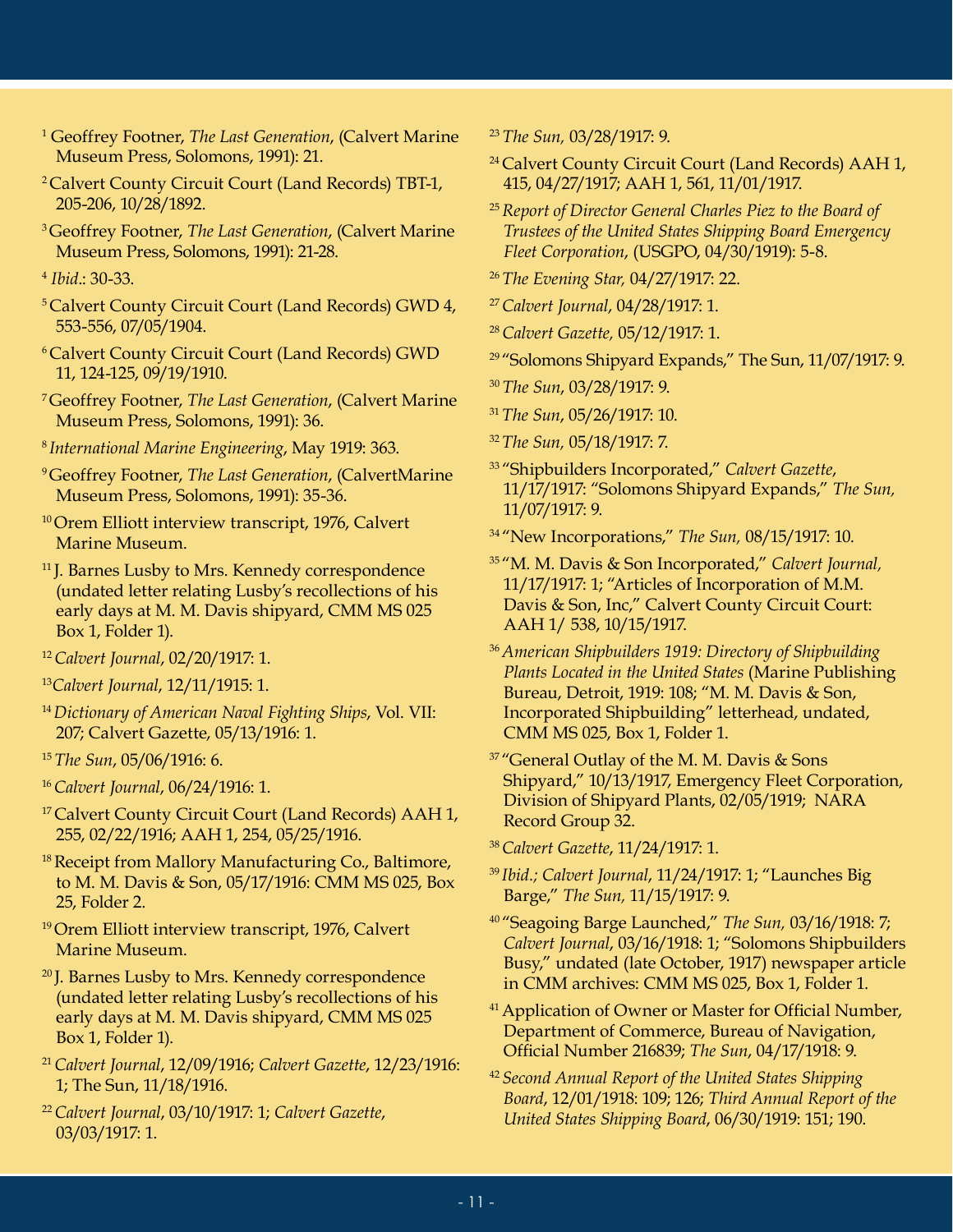- <sup>43</sup>National Archives Records Group 32, Contract 188.
- <sup>44</sup>*International Marine Engineering,* May 1919: 363.
- 45 "Awards for Barges for Cantonment Division," *Engineering News-Record*, 02/28/1918: 78.
- <sup>46</sup>*Engineering News-Record*, Vol. 8, No. 9, 02/28/1918: 78; "Exhibit E.J.W., No. 9," *Hearing Before Subcommittees No.2 (Camps) of the Subcommittee on Expenditures in the War Department:* 2478.
- <sup>47</sup>*Calvert Gazette*, 03/30/1918: 1.
- <sup>48</sup>*Calvert Journal*, 03/30/1918: 1.
- <sup>49</sup>"Shipbuilding Program Calls for 10,447,836 New Tonnage," *The Wall Street Journal*, 04/04/1918: 6.
- <sup>50</sup>*International Marine Engineering*, May 1919: 363.
- <sup>51</sup> "Details of Complete Wooden Ship Construction by Districts," Emergency Fleet Corporation, Division of Shipyard Plants, Middle Atlantic District, M.M. Davis & Son; NARA Record Group 32.
- <sup>52</sup>*Coasting Captain, Journals of Leonard S. Tawes, (*The Mariners' Museum, Newport News: 1967): xi, 432.
- <sup>53</sup> Calvert County Circuit Court (Land Records) AAH 2, 222, 05/17/1918.
- <sup>54</sup>*International Marine Engineering,* June 1918: 110.
- <sup>55</sup>*International Marine Engineering*, May 1919: 363.
- 56 "Cost of Ship Construction," Senate Document No. 315, 65th Congress, 3rd Session, 1918.
- <sup>57</sup> "Details of Complete Wooden Ship Construction by Districts," Emergency Fleet Corporation, Division of Shipyard Plants, Middle Atlantic District, M. M. Davis & Son; NARA Record Group 32.
- 58 J. Barnes Lusby to Mrs. Kennedy correspondence (undated letter relating Lusby's recollections of his early days at M. M. Davis shipyard, CMM MS 025 Box 1, Folder 1).
- <sup>59</sup> "Establishment of an American Merchant Marine," (Hearings Before the Committee on Commerce, United States Senate, Sixty-Sixth Congress, Second Session; GPO, 1920: 64).
- 60 "Men Wanted," *Calvert Gazette,* 05/18/1918: 6; Calvert Journal, 05/04/1918: 1.
- <sup>61</sup> *Ibid.*
- <sup>62</sup>*Calvert Journal*, 05/04/1918: 1; The Sun, 08/18/1918: 10; *The Sun*, 11/29/1918: 12.
- <sup>63</sup> M. M. Davis to Teresa H. English correspondence, 01/25/1918 (CMM MS 025, Box 17, Item 3)
- <sup>64</sup>*Calvert Journal,* 11/30/1918: 1.
- <sup>65</sup>*Calvert Journal,* 10/19/1918: 1.
- <sup>66</sup>*International Marine Engineering,* May 1919: 363.
- $67$  "The Tugboat Artisan a Product of the Yard at M. M. Davis & Son, Inc.," *International Marine Engineering*, May 1919: 363.
- 68 "Will Continue Shipbuilding," *The Sun*, 11/08/1918: 10; "Shipping Board's Report," *The Rudder*, January 1919: 21.
- 69 Emergency Fleet Corporation, Division of Shipyard Plants, 02/05/1919; NARA Record Group 32.
- 70 "Will Continue Shipbuilding," *The Sun,* 11/08/1918: 10.
- $71$  "The Tugboat Artisan a Product of the Yard at M. M. Davis & Son, Inc.," *International Marine Engineering,* May 1919: 363.
- <sup>72</sup> "Plant Layout and Water Distribution System, Shipyard of M. M. Davis & Son, Inc.," Emergency Fleet Corporation, Division of Shipyard Plants, 02/05/1919; NARA Record Group 32.
- 73 J. Barnes Lusby to Mrs. Kennedy correspondence (undated letter relating Lusby's recollections of his early days at M. M. Davis shipyard, CMM MS 025 Box 1, Folder 1).
- 74 "Mammoth Tug Given Test," *The Sun,* 02/28/1919: 9; "Tug Given Trial Trip," *The Nautical Gazette,*  03/18/1919: 179.
- <sup>75</sup>*The Sun*, 03/25/1919: 12.
- <sup>76</sup>*The Marine Review,* March, 1920: 6.
- <sup>77</sup>*The Sun*, 03/25/1919: 12.
- <sup>78</sup>*Calvert Journal,* 10/19/1918; *Calvert Gazette,* 12/14/1918: 1; *Calvert Journal,* 07/05/1919: 1.
- <sup>79</sup>*Calvert Journal,* 03/13/1919: 1.
- <sup>80</sup>*Third Annual Report of the United States Shipping Board*, Table III, "Data on Shipbuilding Plants, Arranged by District," 06/30/1919: 157.
- 81 "To Sell U.S. Shipyards," *The Sun*, 04/28/1919: 3; *Nauticus*, 10/11/1919: 21.
- 82 "For Sale…Tugboats," *Evening Public Ledger,*  04/25/1919: 19.
- <sup>83</sup>*The Sun,* 08/12/1919: 13.
- <sup>84</sup> "Details of Complete Wooden Ship Construction by Districts," Emergency Fleet Corporation, Division of Shipyard Plants, Middle Atlantic District, M. M. Davis & Son; NARA Record Group 32.